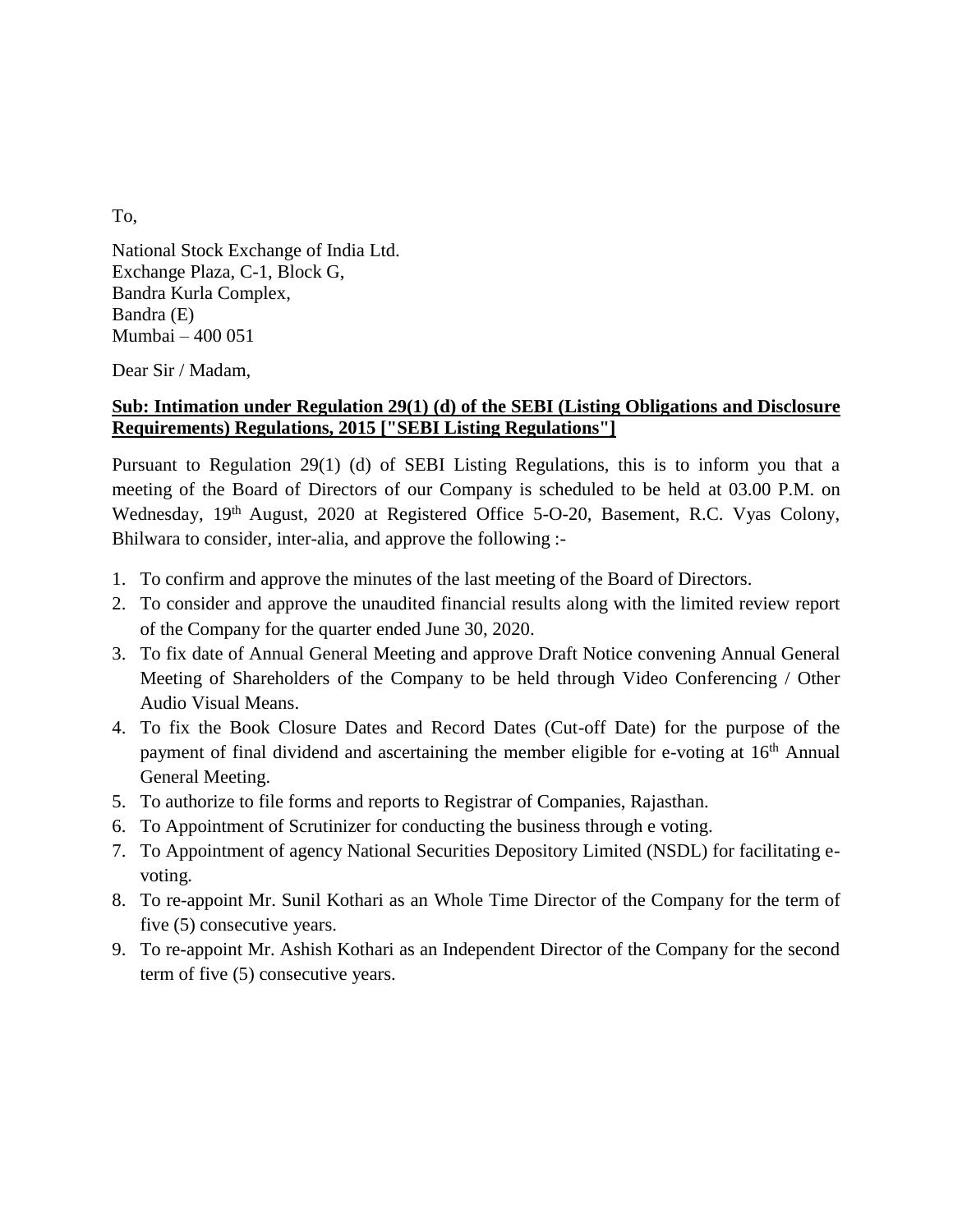10. Any other matters with the consent of the Chairman.

Further, Pursuant to the SEBI (Prohibition of Insider Trading) Regulations, 2015, as amended & Company's Code of Conduct for Prevention of Insider Trading, the "Trading Window" for dealing in the equity shares of the Company is already closed, for all Designated persons of the Company from 01<sup>st</sup> July, 2020 till the expiry of 48 hours after the date of declaration of the financial results for the Quarter ending 30<sup>th</sup> June, 2020.

Kindly take note of the above.

Thanking you,

Yours faithfully, For Krishana Phoschem Limited

 Sd/- (Priyanka Bansal) Company Secretary Date: 12.08.2020 Place Bhilwara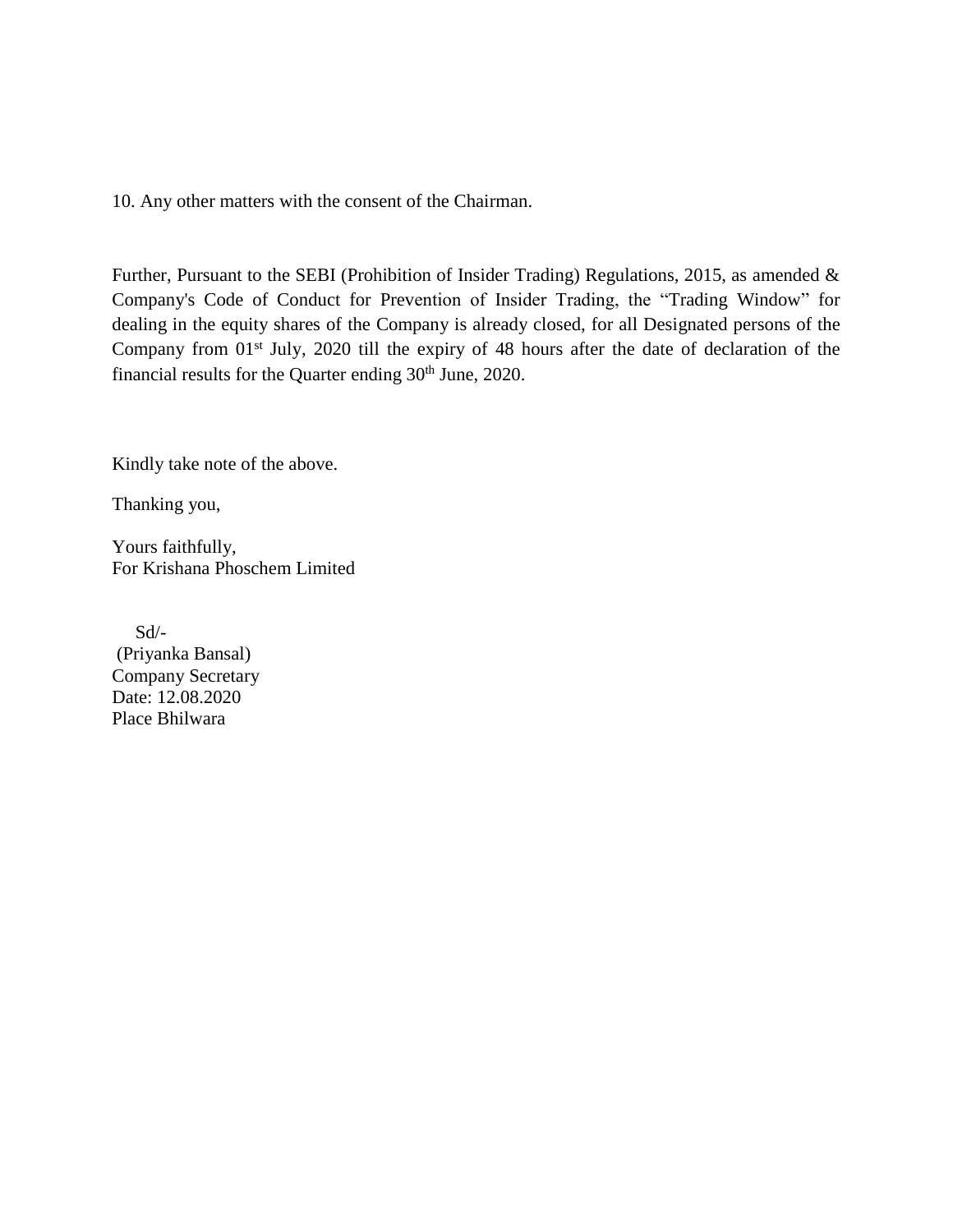



(An ISO 9001:2015 Certified Company)

To.

National Stock Exchange of India Ltd. Exchange Plaza, C-1, Block G, Bandra Kurla Complex, Bandra (E) Mumbai - 400 051

Dear Sir / Madam,

## Sub: Intimation under Regulation 29(1) (d) of the SEBI (Listing Obligations and Disclosure Requirements) Regulations, 2015 ["SEBI Listing Regulations"]

Pursuant to Regulation 29(1) (d) of SEBI Listing Regulations, this is to inform you that a meeting of the Board of Directors of our Company is scheduled to be held at 03.00 P.M. on Wednesday, 19th August, 2020 at Registered Office 5-O-20, Basement, R.C. Vyas Colony, Bhilwara to consider, inter-alia, and approve the following :-

- 1. To confirm and approve the minutes of the last meeting of the Board of Directors.
- 2. To consider and approve the unaudited financial results along with the limited review report of the Company for the quarter ended June 30, 2020.
- 3. To fix date of Annual General Meeting and approve Draft Notice convening Annual General Meeting of Shareholders of the Company to be held through Video Conferencing / Other Audio Visual Means.
- 4. To fix the Book Closure Dates and Record Dates (Cut-off Date) for the purpose of the payment of final dividend and ascertaining the member eligible for e-voting at 16<sup>th</sup> Annual General Meeting.
- 5. To authorize to file forms and reports to Registrar of Companies, Rajasthan.
- 6. To Appointment of Scrutinizer for conducting the business through e voting.
- 7. To Appointment of agency National Securities Depository Limited (NSDL) for facilitating evoting.
- 8. To re-appoint Mr. Sunil Kothari as an Whole Time Director of the Company for the term of five (5) consecutive years.
- 9. To re-appoint Mr. Ashish Kothari as an Independent Director of the Company for the second term of five (5) consecutive years.



Registered off.: 5-O-20, Basement, R.C. Vyas Colony, Bhilwara (Raj.) INDIA Ph.: 01482-237104, 239091 Fax +91-1482-239638 Works: 115-120, AKVN Industrial Area, Meghnagar-457779, Distt. Jhabua (M.P.) Ph.: 07390-284989